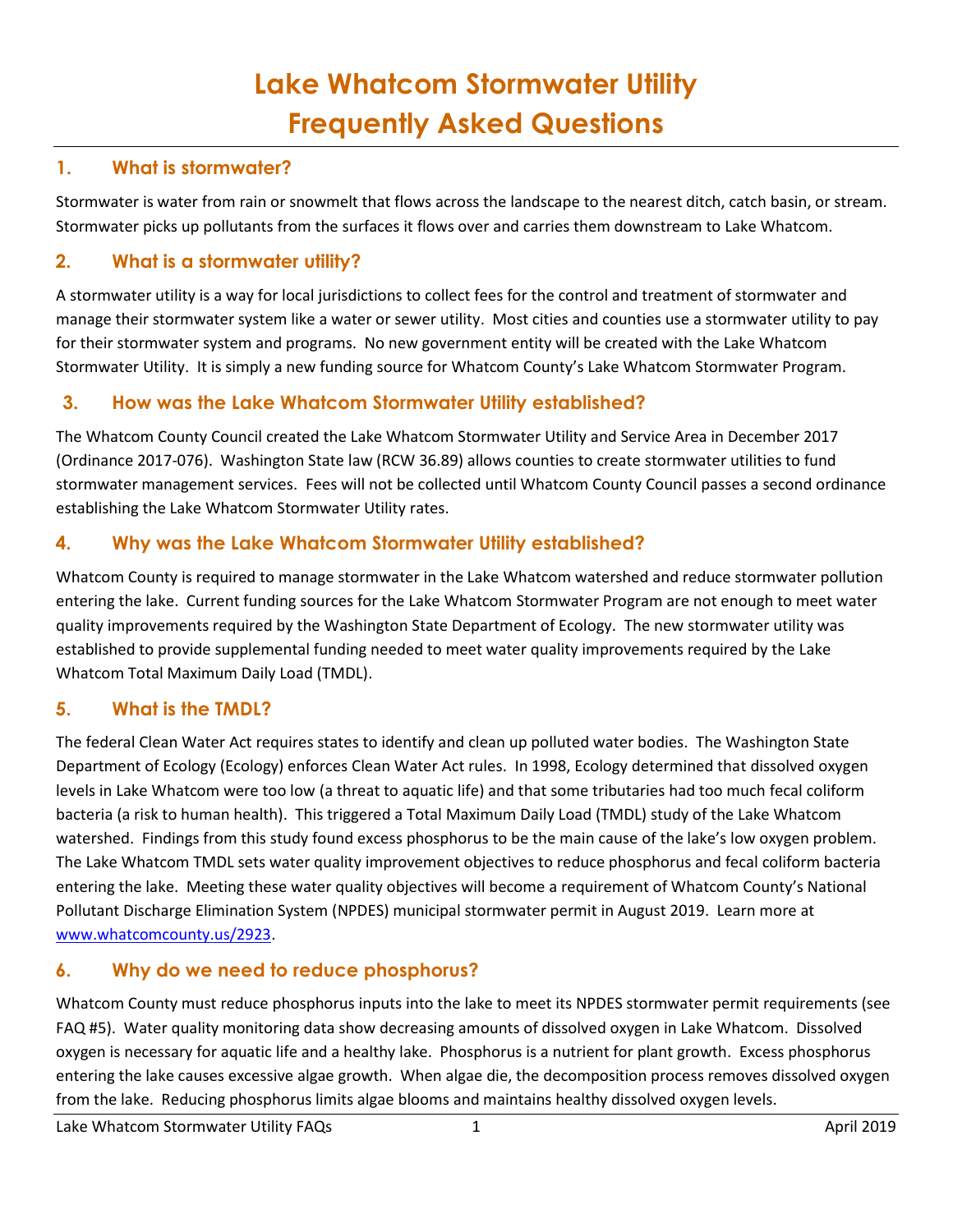## **7. Where does the phosphorus come from?**

Phosphorus is an element. It is essential for all life and a component of rocks and soil. Any organic matter or soil particle entering Lake Whatcom contains phosphorus. Phosphorus also dissolves in water, becoming an invisible pollutant. Common human-generated sources of phosphorus pollution are sediment, yard debris, animal waste, nonfunctioning septic systems, fertilizer, and detergents.

## **8. Why is the focus on reducing phosphorus from developed areas in the watershed?**

Forests naturally recycle much of the phosphorus they produce. Developed landscapes with hard surfaces and lawns are not able to absorb stormwater and recycle phosphorus to the same extent as a forest, allowing excess phosphorus to runoff into Lake Whatcom. Phosphorus reductions required by the TMDL and NPDES stormwater permit (see FAQ #5) are based on water quality modeling that estimates a certain level of phosphorus loading from forested areas of the watershed and sets objectives for reduced phosphorus from developed lands only. Whatcom County must reduce phosphorus runoff from developed areas of the watershed to meet regulatory requirements; therefore, stormwater program activities focus on providing services to reduce phosphorus runoff from developed areas.

#### **9. What about other problems and impacts to the watershed?**

The Lake Whatcom Stormwater Utility was established by Whatcom County Council to provide supplementary funding for stormwater program expenses needed to meet regulatory requirements from the TMDL and NPDES stormwater permit (see FAQ #5). Addressing other watershed management issues and impacts is currently beyond the scope of the new utility. The Lake Whatcom Management Program was established in 1998 by Whatcom County, the City of Bellingham, and the Lake Whatcom Water and Sewer District as a cooperative effort to protect the lake using a longterm management strategy. Other watershed management issues are addressed through the larger Lake Whatcom Management Program. For more information visit [www.lakewhatcom.whatcomcounty.org.](file:///C:/Users/gstoyka/AppData/Local/Microsoft/Windows/Temporary%20Internet%20Files/Content.Outlook/J7Y5E2JW/www.lakewhatcom.whatcomcounty.org)

#### **10. How much money will be collected and what will it pay for?**

The amount of money collected through the Lake Whatcom Stormwater Utility will be approximately \$820,000 per year. This is the amount of supplementary funds currently needed for Whatcom County to comply with TMDL and NPDES stormwater permit requirements in the following Lake Whatcom Stormwater Program areas: capital project construction, capital project maintenance, outreach and education, homeowner incentives/residential retrofits, water quality monitoring, and administrative costs associated with managing the stormwater utility.

| <b>Lake Whatcom</b><br><b>Stormwater Program Area</b>                    | <b>Additional Annual Program Costs to</b><br><b>Cover with the Stormwater Utility</b> |  |
|--------------------------------------------------------------------------|---------------------------------------------------------------------------------------|--|
| <b>Capital Project Construction</b><br>(stormwater treatment facilities) | \$250,000                                                                             |  |
| Capital Project Maintenance                                              | \$180,300                                                                             |  |
| Enhanced Outreach & Education                                            | \$68,000                                                                              |  |
| Homeowner Incentive<br>Program/Residential Retrofits                     | \$200,000                                                                             |  |
| Monitoring                                                               | \$45,000                                                                              |  |
| <b>Administrative Costs</b>                                              | \$74,300                                                                              |  |
| Total                                                                    | \$817,600                                                                             |  |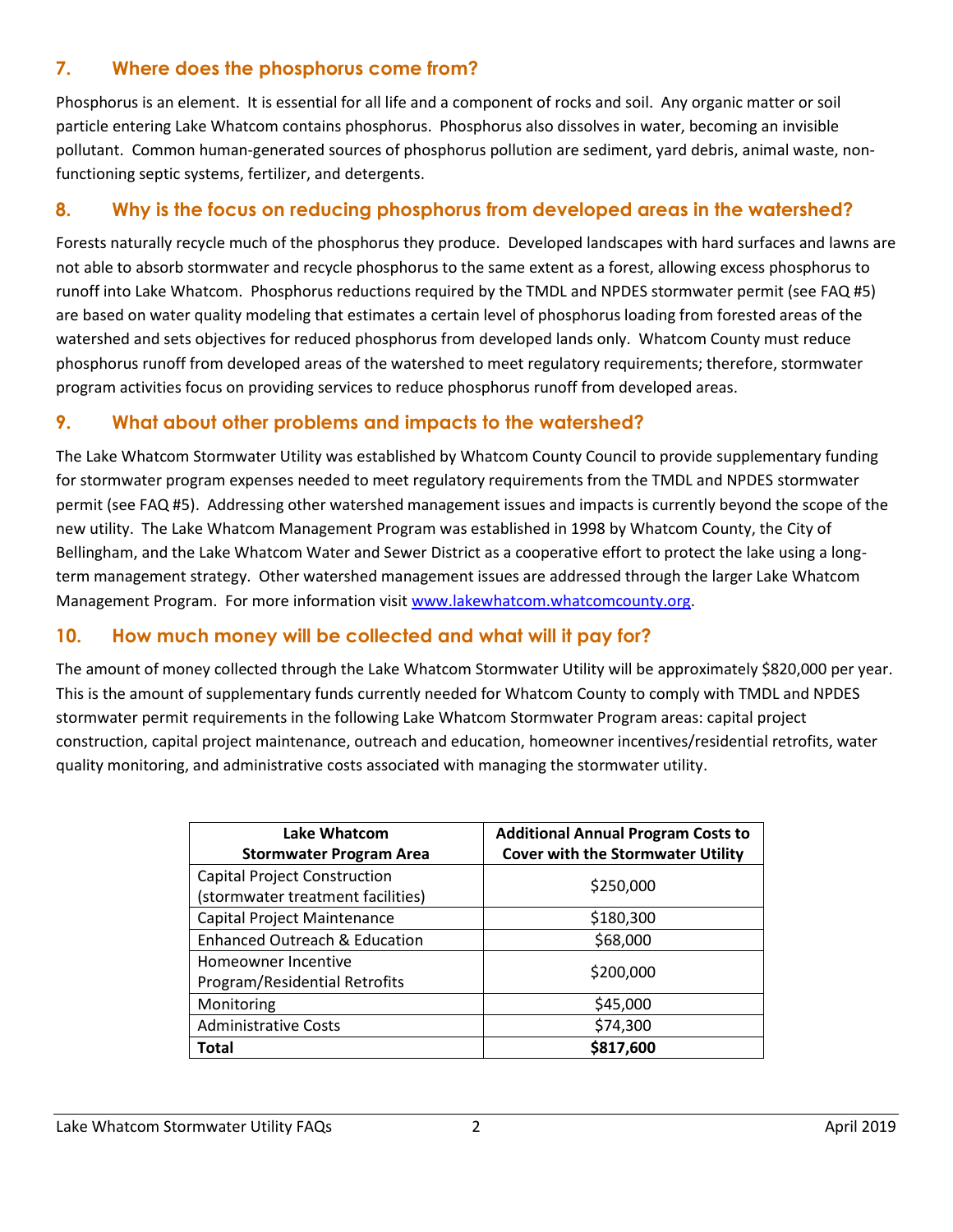## **11. How was the service area boundary determined and who will pay the fee?**

The service area boundary includes all properties that drain to Lake Whatcom outside of the City of Bellingham (i.e., unincorporated areas of the watershed). Property owners inside the service area will pay the new stormwater utility fee if their property has impervious surfaces like buildings, driveways, and parking areas that do not allow water to soak into the ground.

## **12. Why are only Lake Whatcom watershed property owners outside city limits being asked to pay when everyone benefits from a clean Lake Whatcom?**

Whatcom County pays for its portion of costs related to protecting Lake Whatcom water quality from the Flood Tax paid by all Whatcom County property owners. Since properties within the watershed have a greater impact on lake water quality than those in other parts of the county, it was determined that those property owners should pay for this additional funding need. Property owners within the City of Bellingham already pay a stormwater utility fee and a Lake Whatcom watershed protection fee to pay for their portion of Lake Whatcom Stormwater Program expenses, in addition to paying the Flood Tax.

| Estimated Current Lake Whatcom stormwater-related cost/year for a house valued at \$400,000 |                    |                        |
|---------------------------------------------------------------------------------------------|--------------------|------------------------|
|                                                                                             | City of Bellingham | Unincorporated Whatcom |
|                                                                                             |                    | County                 |
| <b>Stormwater Utility Fee</b>                                                               | \$135.60           | N/A                    |
| Lake Whatcom Watershed Land                                                                 |                    |                        |
| Acquisition and Preservation Program                                                        |                    |                        |
| charge (watershed protection fee)                                                           | \$166.20           | N/A                    |
| Flood Control Zone District Tax (Flood Tax)                                                 | \$66.37            | \$66.37                |
| <b>TOTAL</b>                                                                                | \$368.17           | \$66.37                |

#### **13. How were the proposed rates established?**

Whatcom County Council appointed a citizen advisory committee to represent rate payers in the Lake Whatcom Stormwater Utility Service Area and advise the council on a recommended rate structure. County staff and its consultants presented the committee with a range of defensible rate structures. The proposed rate structure was recommended by the advisory committee. It is also consistent with industry best practices and is the most common rate structure throughout the Puget Sound region.

## **14. What are the proposed stormwater utility rates?**

The proposed rates are based on the amount of impervious surface on a parcel. Impervious surfaces are hard surfaces where rainwater runs off instead of soaking into the ground. Since runoff from impervious surfaces like roofs and driveways has a greater impact on water quality than runoff from pervious surfaces like landscaping and forest, impervious surface area is used to determine a parcel's relative impact on water quality. Parcels with more impervious surface area, and thus a greater impact, pay a higher fee.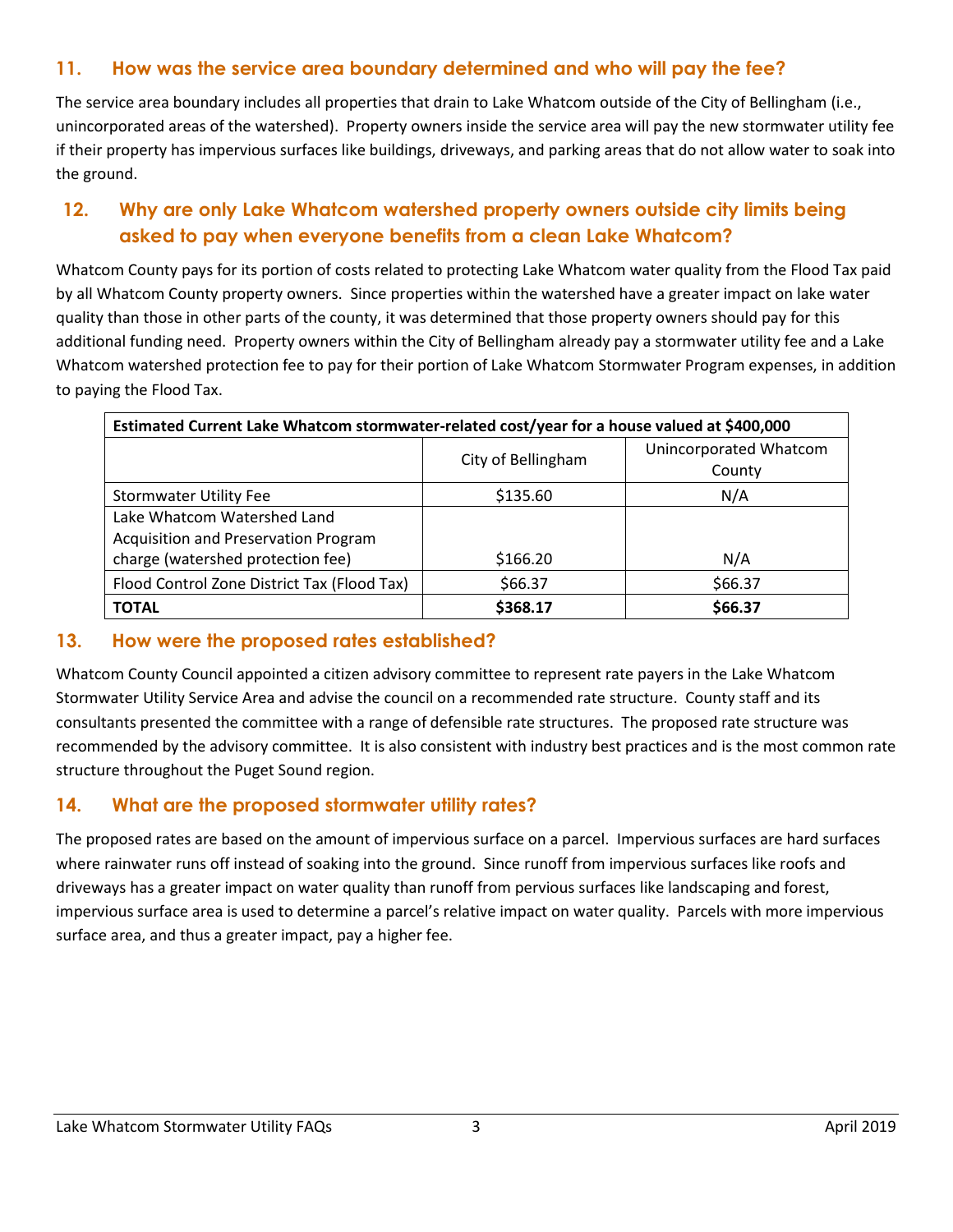**Single Family Residences –** Fees for single-family residential properties will be based on an average impervious area footprint calculated from a sample of residential properties in the service area. Property owners may apply for a lower rate with documentation of actual impervious area less than the average impervious area assigned to their parcel.

| <b>Proposed Annual</b><br>Charge |
|----------------------------------|
| \$116.26                         |
| \$155.01                         |
| \$310.02                         |
|                                  |

**Non Single-Family Residences (all other parcels)** – Fees for all other types of properties in the service area will be based on the measured amount of impervious area on the parcel divided by 4,200 square feet, the average amount of impervious area on a typical residential lot or equivalent service unit (ESU, see FAQ #15). Rates charged will be equal to the single-family residential medium impervious footprint at \$155.01/ESU. Annual rates will vary greatly based on the amount of impervious surface on a parcel.

## **15. What is an ESU?**

An equivalent service unit (ESU) represents the average impervious area for a single-family parcel within the service area. The Lake Whatcom Stormwater Utility funding study included measuring impervious area on roughly 150 singlefamily parcels. These parcels were randomly selected from a pool of single-family residential parcels that were less than or equal to two acres in size. Based on the resulting average and median impervious area, it was determined that an ESU of 4,200 impervious square feet was appropriate.

## **16. How are single-family residential parcels initially placed in an impervious footprint tier?**

In the proposed rate structure, single-family parcels greater than two acres are all initially charged the "large" impervious footprint rate. Single-family parcels less than or equal to two acres are initially charged the "medium" impervious footprint rate. Impervious measurements from a randomly selected sample of approximately 150 parcels from each group (~300 in total) showed the average "large" lot had significantly more impervious area than the average "medium" lot, which is the primary justification for assessing a higher fee. Any parcel smaller than 2,500 square feet will be charged the "small" footprint rate (see FAQ #18 for information on changing tiers).

## **17. What can I do if I think the fee calculated for my property is incorrect?**

For single-family residential properties, you can provide documentation showing the actual amount of impervious surfaces on your property and apply to have your property reclassified into a smaller impervious footprint size. For all other types of properties, you can provide documentation showing the actual amount of impervious surface on your property, compare it to the amount used to calculate your fee, then apply to have your fee recalculated based on the amount of impervious surface in your documentation. Applications will be subject to review and approval.